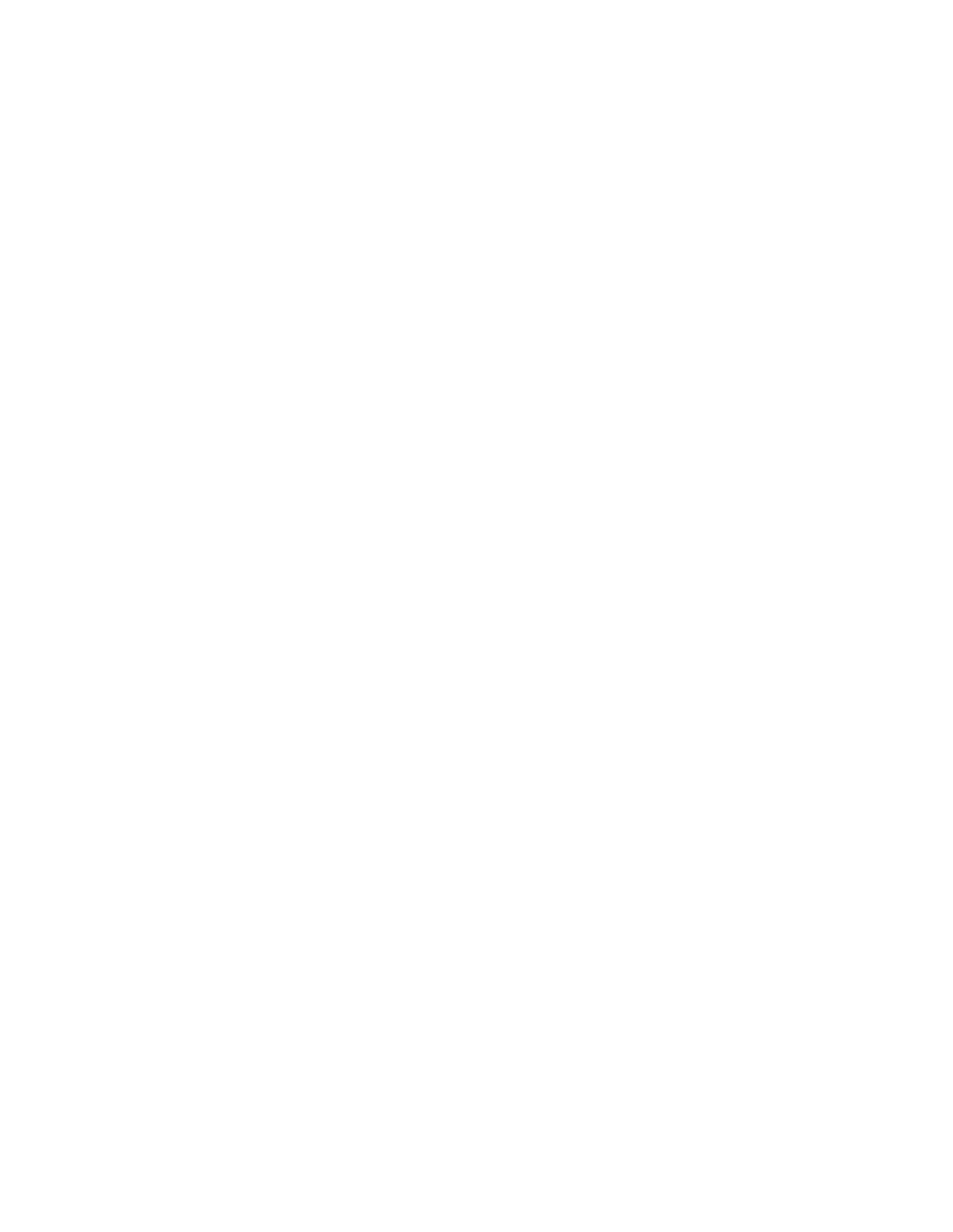## **SECTION 15103.1 BUTTERFLY VALVES, EARTHQUAKE SENSING PNEUMATIC-OPERATED**

## <span id="page-2-0"></span>**PART 1 - GENERAL**

## <span id="page-2-1"></span>1.01 SCOPE

The following provides the specifications for an earthquake sensing, pneumatic actuated, fail-closed system for use on 24" and smaller butterfly valves.

## <span id="page-2-2"></span>1.02 GENERAL

The butterfly valve shall be operated by a spring return pneumatic actuator directly mounted on the top of the valve. The pneumatic actuator shall be operated by utilizing dry air supply from one of the compressed air bottles located in a protected enclosure. The butterfly valve is opened when air pressure is supplied to the actuator. In the event of an earthquake, a sensor mounted inside the enclosure shall trigger the release of air from the actuator, allowing the actuator to close the butterfly valve with spring force.

The control system shall include compressed air bottles, a pressure regulating valve, a seismic sensor, a fill valve, relief valves, check valves, pressure gages, isolation valves and other necessary components. The 3/8 inch tubing is to be field connected from the control system enclosure to the butterfly valve actuator to make a complete earthquake valve system.

## <span id="page-2-3"></span>**PART 2 - PRODUCT**

### <span id="page-2-4"></span>2.01 BUTTERFLY VALVES

Butterfly valves shall be of the tight-closing, rubber seat type conforming to the design, strength and testing requirements of AWWA C-504, latest revision. Valves shall be bubble-tight at the rated pressure in either direction and shall be suitable for throttling service and/or operation after long periods of inactivity. Manufacturer shall have manufactured tight-closing, rubber seat type butterfly valves to this standard for a period of at least five years. Valves may be either flanged or lug-body, wafer style. A flanged valve shall fully meet all requirements of AWWA C-504 for a flanged butterfly valve.

A. Body. Valve body shall be constructed of Ductile Iron ASTM 536 grade 65-45-12. Body shall be completely sealed from the media by the elastomer body seat or all wetted ferrous surfaces shall be fully protected by 8-10 mils of epoxy suitable for potable water applications.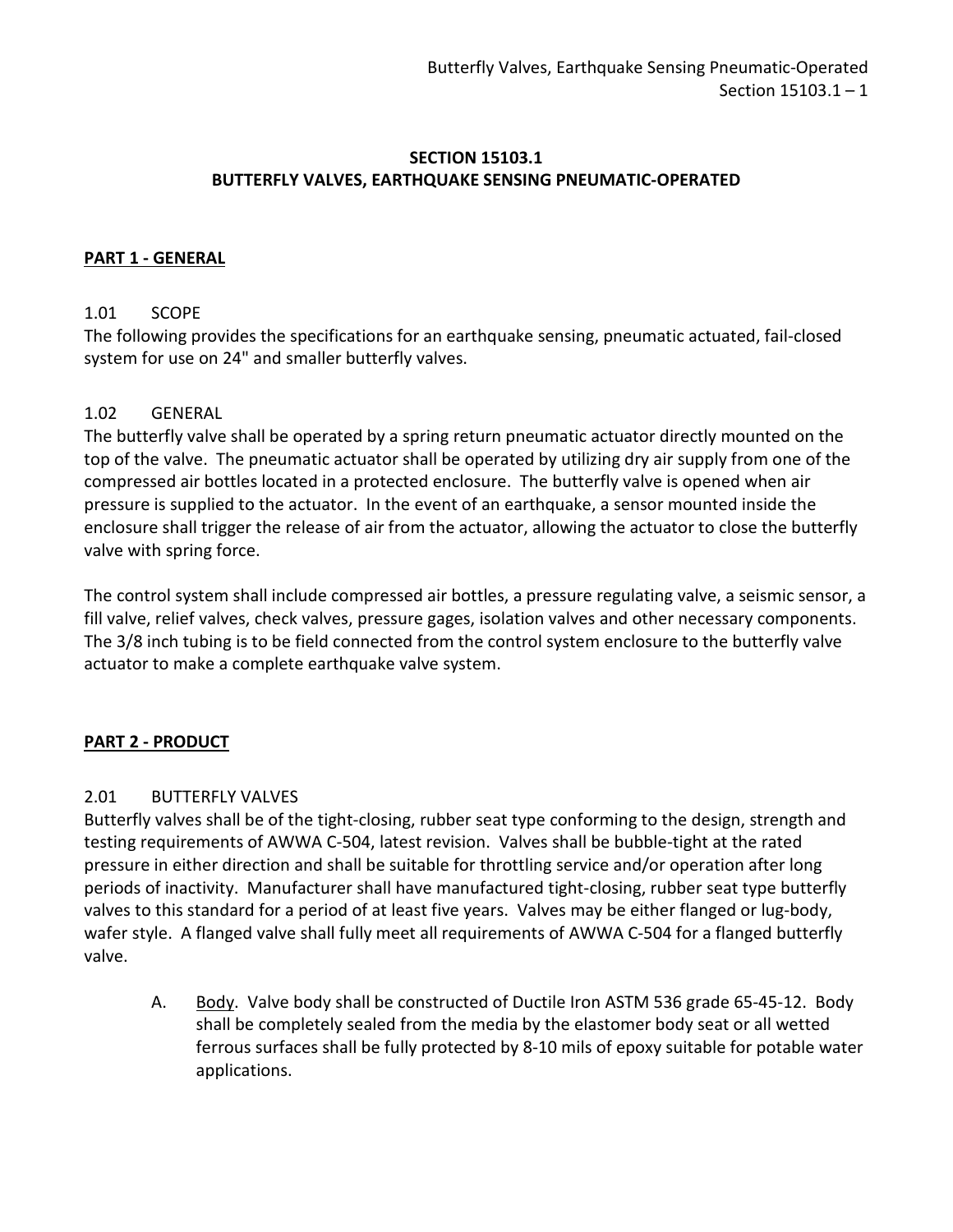Butterfly Valves, Earthquake Sensing Pneumatic-Operated Section 15103.1 – 2

- B. Disc. Valve disc shall be constructed of aluminum bronze ASTM B148 or 316 stainless steel, or ductile iron with epoxy coating.
- C. Shaft. Valve shaft shall be 304/316 stainless steel.
- D. Seat. A Buna-N seat shall be mounted on the body interior and may cover the entire iron body interior and provide a positive sealing surface around the shaft. Seat shall be field replaceable without the use of special tools.
- E. Bearing. Shaft bearings shall be of the self-lubricating, corrosion-resistant sleeve type.
- F. Packing. All valves shall have adjustable or self-adjustable packing, suitable and compatible for the intended service.
- G. Testing. All valves shall be performance, leakage and hydrostatic tested in accordance with AWWA C-504-87, Section 4.2.
- H. Coating. Per AWWA C-504-87, Section 4.2.

## <span id="page-3-0"></span>2.02 ACTUATOR

The spring return pneumatic actuator shall be directly mounted on top of the butterfly valve to eliminate any possible misalignment and binding associated with brackets and couplings.

The pneumatic rotary actuator shall be a totally enclosed design with no external moving parts. The actuator shall be of the rack and pinion type, providing constant output torque or Bettis T-series utilizing the "scotch yoke" principal. All units shall be factory tested and lubricated to insure proper operation. The actuator shall have integral porting to eliminate external tubing. The standard operation shall be 0-90° reversible operation for air, gas or hydraulic oil. Actuator shall be capable of operating in any valve mounting attitude, and capable of being mounted either in line or transverse to the pipeline.

The actuator body, end caps and spring cartridge housings shall be made of hard anodized aluminum or steel for maximum environmental protection. The pistons shall be a hard anodized aluminum alloy or bronze or stainless steel. The actuator drive shaft and pinion shall be of hardened and tempered alloy steel. Fasteners shall be electroless nickel-plated. Rubber parts, seals and "O" rings shall be made of nitrile rubber.

The actuator shall be suitable for operation in temperatures ranging from 20 $^{\circ}$  to 200 $^{\circ}$ F. The actuator design shall have been tested for 100,000 cycles under full load with no appreciable wear on parts.

## <span id="page-3-1"></span>2.03 CONTROL SYSTEMS

Provide the following minimum control components inside a protective enclosure: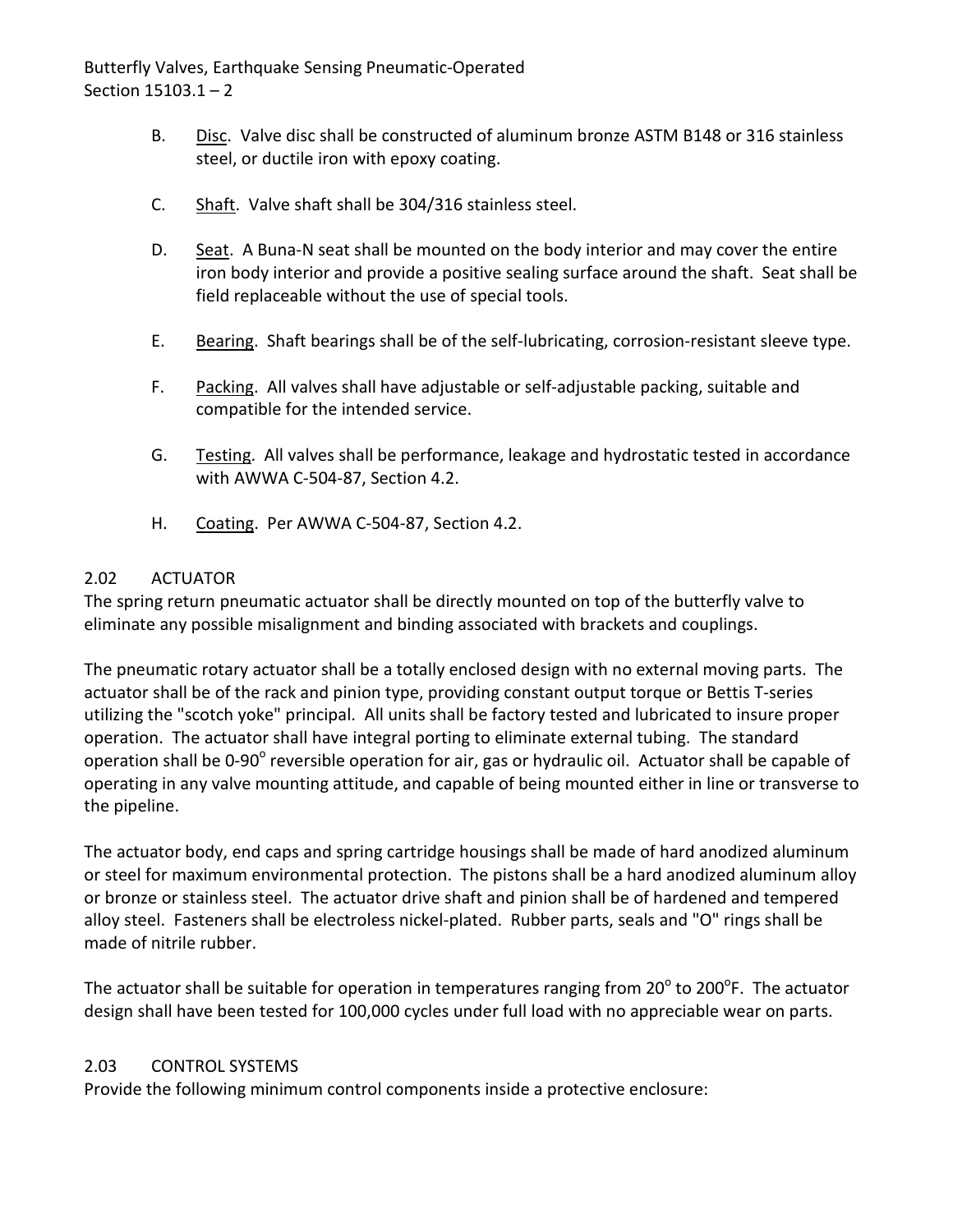- A. Two (2) each air bottles, with capacity of 230 standard cubic feet of air at 2200 PSIG. Each bottle to have a service valve with a CGA 346 connection. Air bottles shall be held securely in upright position by minimum two (2) straps.
- B. A high pressure manifold rigidly mounted to the enclosure angle iron framing. The manifold shall include two (2) isolation valves, two (2) check valves and two (2) stainless steel pigtails to connect to air bottles.
- C. A pressure regulator with a 0-4000 PSI inlet gage and 0-200 PSIG outlet gage capable of reducing the air pressure to 80-100 PSIG for operation of the actuator.
- D. Two (2) soft seat check valves, one (1) needle valve to control the actuator opening speed, one (1) adjustable relief valve set at 150 PSI with a "bug" vent at the valve exhaust port.
- E. One (1) seismic sensing 3-way pneumatic valve shall be rigidly mounted close to the base of the enclosure. The seismic valve shall be designed such that it will be triggered within five (5) seconds when subjected to a horizontal, sinusoidal oscillation having a peak acceleration of 0.3 with a period of oscillation of 0.4 seconds.
- F. One (1) pressure gage, 0-200 PSIG, to show the downstream and pressure of the seismic sensor; one (1) flow control valve to control the closing speed of the actuator and one (1) isolation valve downstream from the flow control valve for maintenance and testing purposes.
- G. One (1) fill valve in series with a soft seated check valve shall be connected to upstream of the needle valve (5.4). This fill valve shall be used to open the closed butterfly valve with a portable air tank or a portable air compressor in case of air pressure at both air bottles is not available.
- H. All low pressure components shall be plumbed with 3/8" stainless steel tubing with 0.035" wall thickness. Fittings shall be plated carbon steel or stainless steel.

## <span id="page-4-0"></span>2.04 ENCLOSURE

Enclosure will be constructed with angle iron framing and ruggedly built for long, trouble free outdoor installation. The steel base plate shall be minimum 1/4" thick with four (4) predrilled holes for anchoring to floor ensuring maximum strength and rigidity. The steel roof shall be minimum 14 gage sheet metal.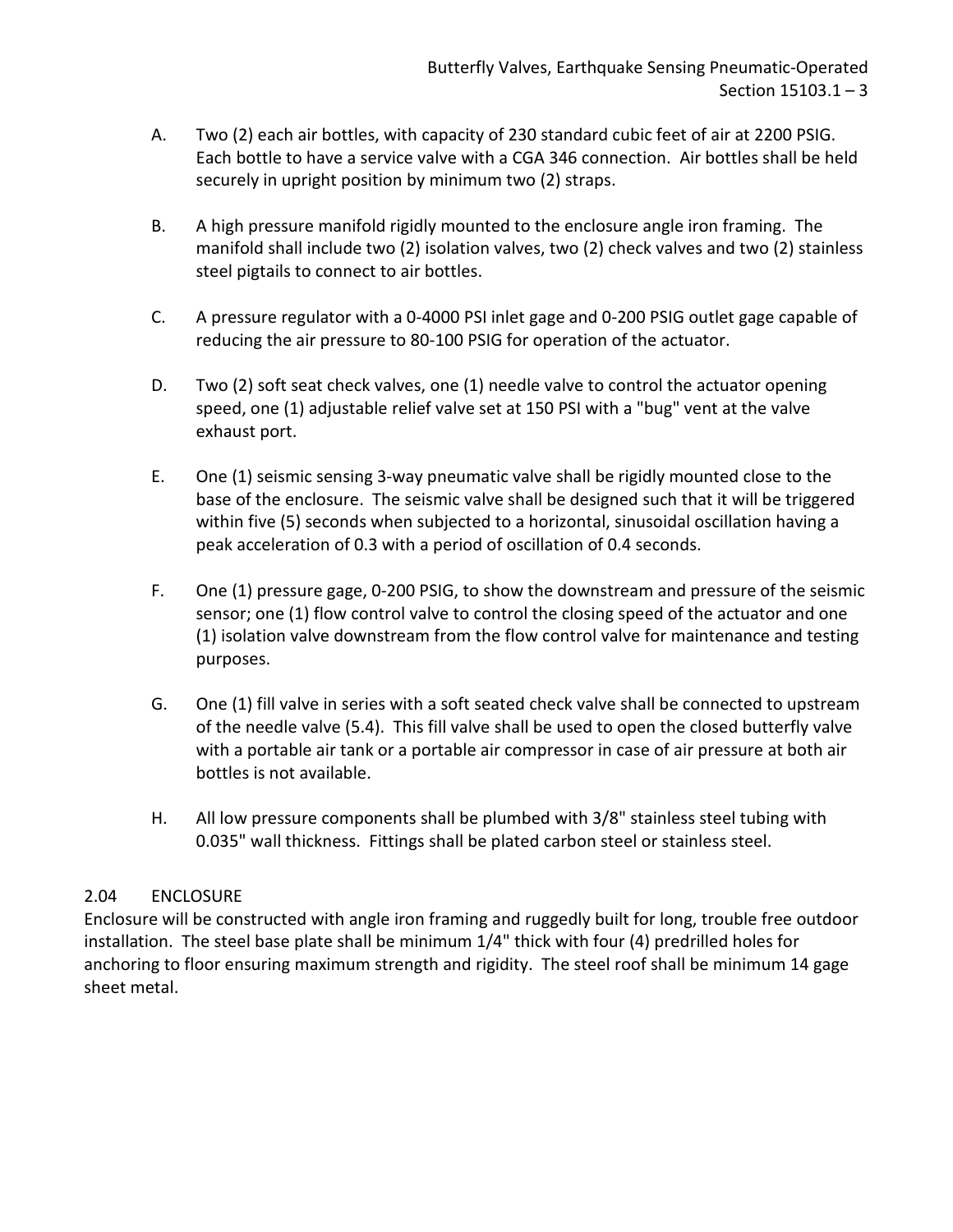Butterfly Valves, Earthquake Sensing Pneumatic-Operated Section 15103.1 – 4

Enclosure shall have two (2) hinge doors on two opposite sides and minimum 14 gage sheet metal on two other sides. The exterior including doors shall have minimum 12 gage expanded metal covering the bottom half for maximum ventilation and easy inventory control. The top half of the exterior shall have a sheet metal cover except that a window shall be provided on one door for checking the pressure remaining in air bottles without opening the door. Doors shall have the padlock latches to prevent unauthorized access, two (2) Stanley 3 1/4" commercial-grade hinges, and 4" x 1 1/4" handles. Two (2) lifting lugs shall be provided at the top of the enclosure.

Structural steel enclosure frame shall be single pass full welded. Provision shall be made to stiffen members for all spans over four (4) feet. All steel plate, sheet metal and expanded metal shall be attached to the enclosure frame by making one (1) inch long, full single pass welds every four (4) inches for sheet metal and tack welds every eight (8) inches for expanded metal. Permanent red labels shall be provided at the door to warn that the system is using high pressure air. Enclosure shall have a red oxide primer for field finish coating.

## <span id="page-5-0"></span>**PART 3 - EXECUTION**

- <span id="page-5-1"></span>3.01 CONTROL SYSTEM TESTING
	- A. High pressure section from the air bottle service valves to the pressure regulator shall be pressurized to 2200 PSI and isolated. After 72 hours, the pressure should not be lower than 2000 PSI.
	- B. Low pressure section from the pressure regulator to the isolation valve (5.6) shall be pressurized to 100 PSI and isolated. After 72 hours the pressure should not be lower than 90 PSI.
	- C. With low pressure section isolated and pressurized to 100 PSI, the seismic sensor shall be actuated artificially. Satisfactory operation of the system shall be observed and documented.

**END OF SECTION 15103.1**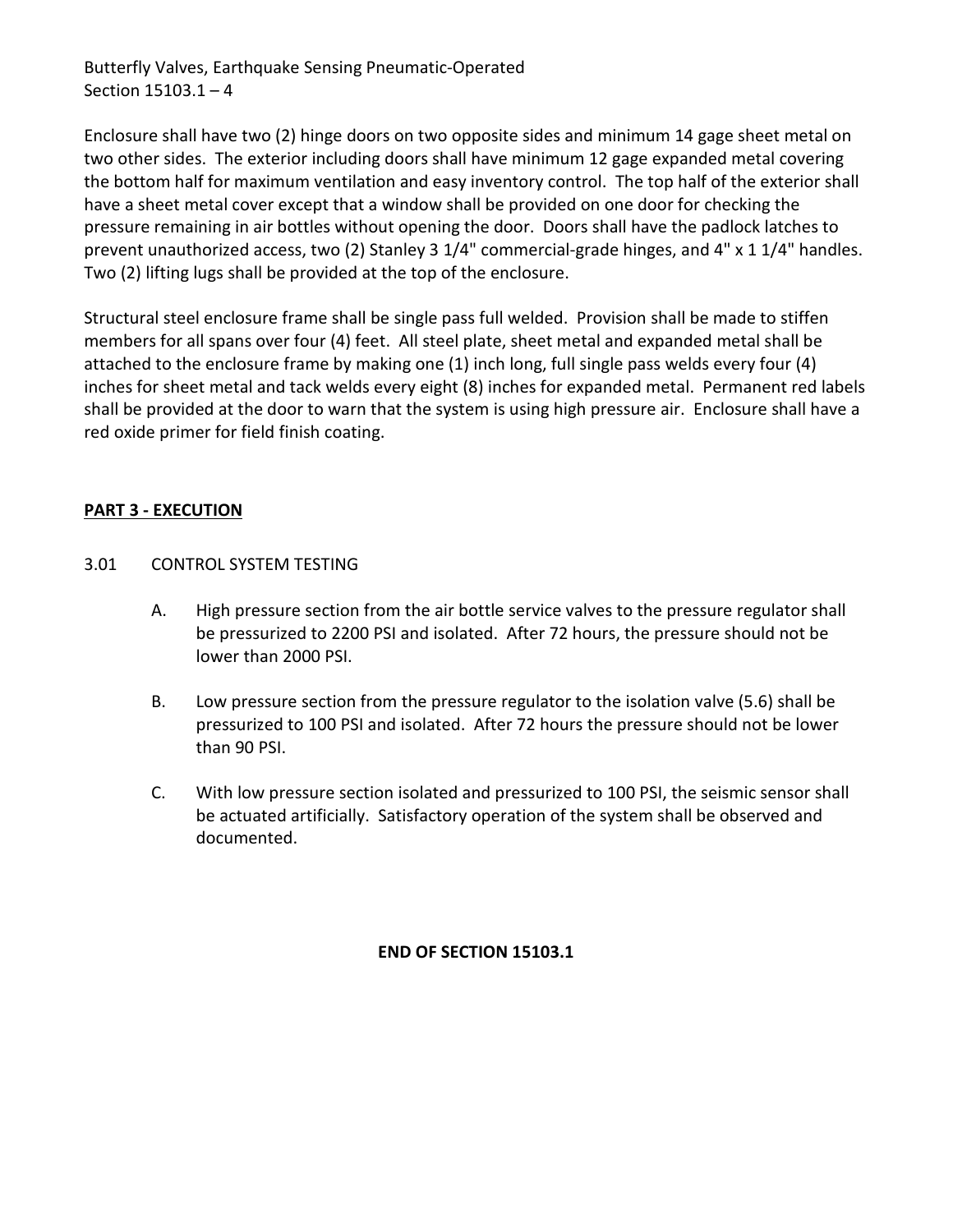<span id="page-6-0"></span>**REFERENCE: 3 DETAIL SHEETS**

*Sheet 1 of 3*



<span id="page-6-1"></span>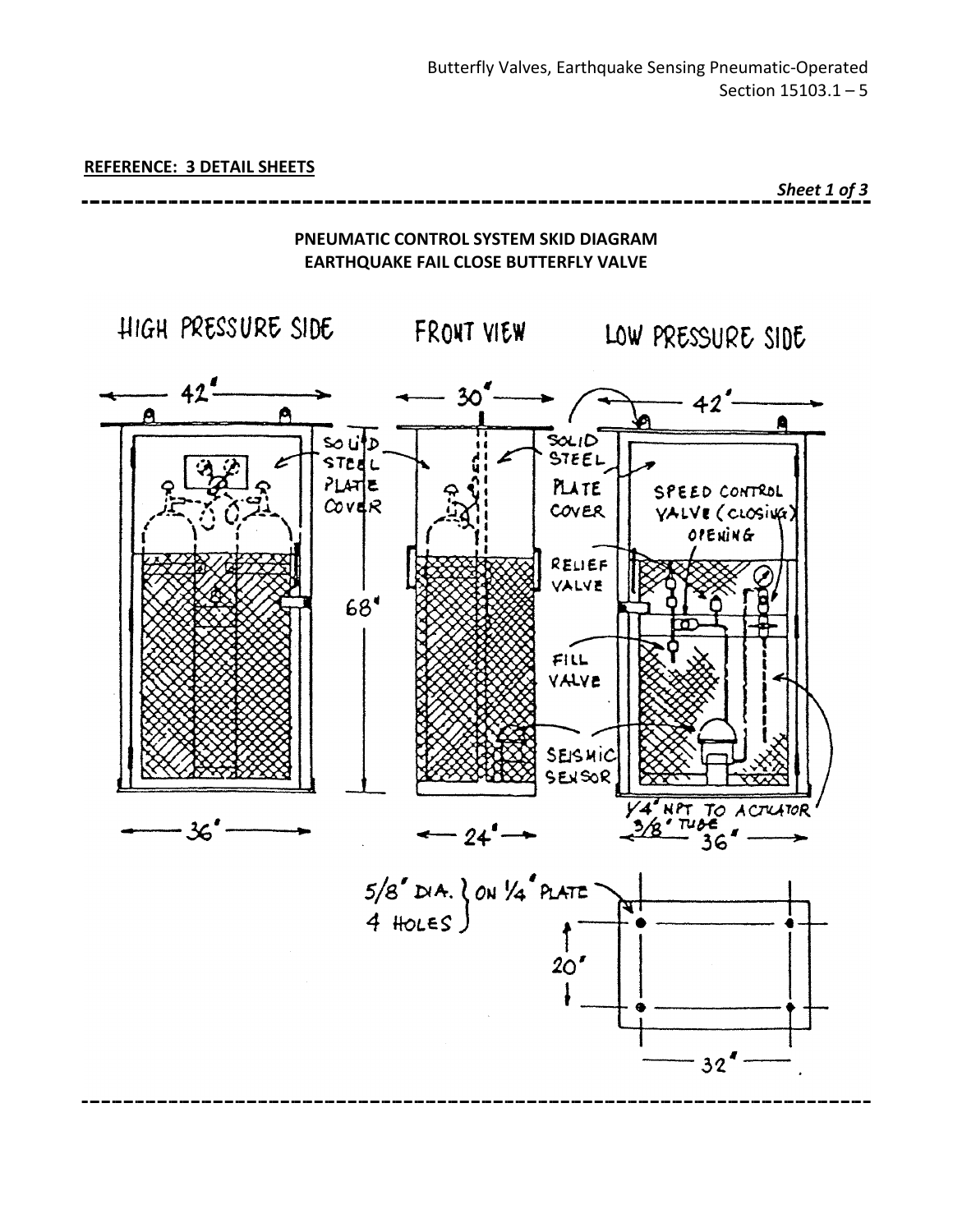*Sheet 2 of 3*



<span id="page-7-0"></span>

\* SEE DRAWING CPP 8938 FOR ENCLOSURE SKID.

----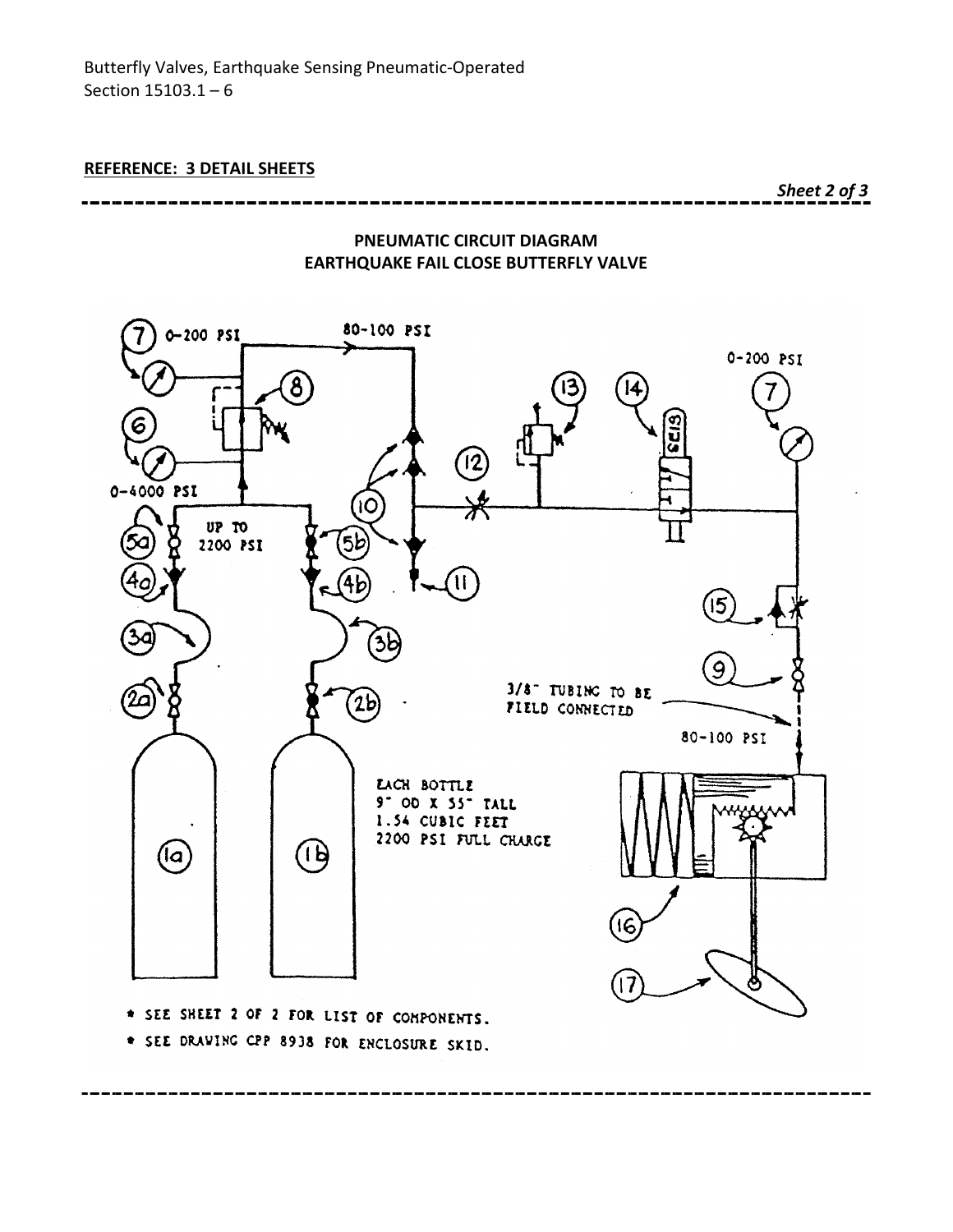#### **REFERENCE: 3 DETAIL SHEETS**

*Sheet 3 of 3*

## **BILL OF MATERIALS PNEUMATIC CONTROL SYSTEM FOR EARTHQUAKE FAIL CLOSED BUTTERFLY VALVE**

Refer to Sheet 1 of 2, Pneumatic Circuit Diagram

| <b>ITEM NO.</b>  | <b>QTY</b>     | <b>DESCRIPTION</b>                                                                               |
|------------------|----------------|--------------------------------------------------------------------------------------------------|
|                  |                | <b>Cylinder Assembly</b>                                                                         |
| $\mathbf{1}$     | $\overline{2}$ | 91/4" x 55" Compressed Air Cylinder,<br>232 standard cubic feet at 2200 psig<br>Charge Pressure. |
| $\overline{2}$   | $\overline{2}$ | Service Valve, part of cylinder above.                                                           |
| 3                | $\overline{2}$ | Pigtail                                                                                          |
| 4                | $\overline{2}$ | <b>High Pressure Check Valve</b>                                                                 |
| 5                | $\overline{2}$ | High Pressure Isolation Valve                                                                    |
| 6                | $\mathbf{1}$   | High Pressure Gage (0-4000 psig)                                                                 |
| 7                | $\overline{2}$ | Low Pressure Gage (0-200 psig)                                                                   |
| 8                | $\mathbf{1}$   | Pressure Regulator                                                                               |
| $\boldsymbol{9}$ | $\mathbf{1}$   | <b>Isolation Valve</b>                                                                           |
| 10               | 3              | Soft Seated Check Valve                                                                          |
| 11               | $\mathbf{1}$   | <b>Fill Valve</b>                                                                                |
| 12               | $\mathbf{1}$   | Needle Valve                                                                                     |
| 13               | 1              | Pressure Relief Valve (150 PSI)                                                                  |
| 14               | $\mathbf{1}$   | Koso 400, Earthquake Actuated 3 Way Valve                                                        |
| 15               | $\mathbf{1}$   | <b>Flow Control Valve</b>                                                                        |
| 16               | 1              | Spring Return Pneumatic Actuator                                                                 |
| 17               | $\mathbf{1}$   | Ductile Iron Body Butterfly Valve                                                                |
|                  |                |                                                                                                  |